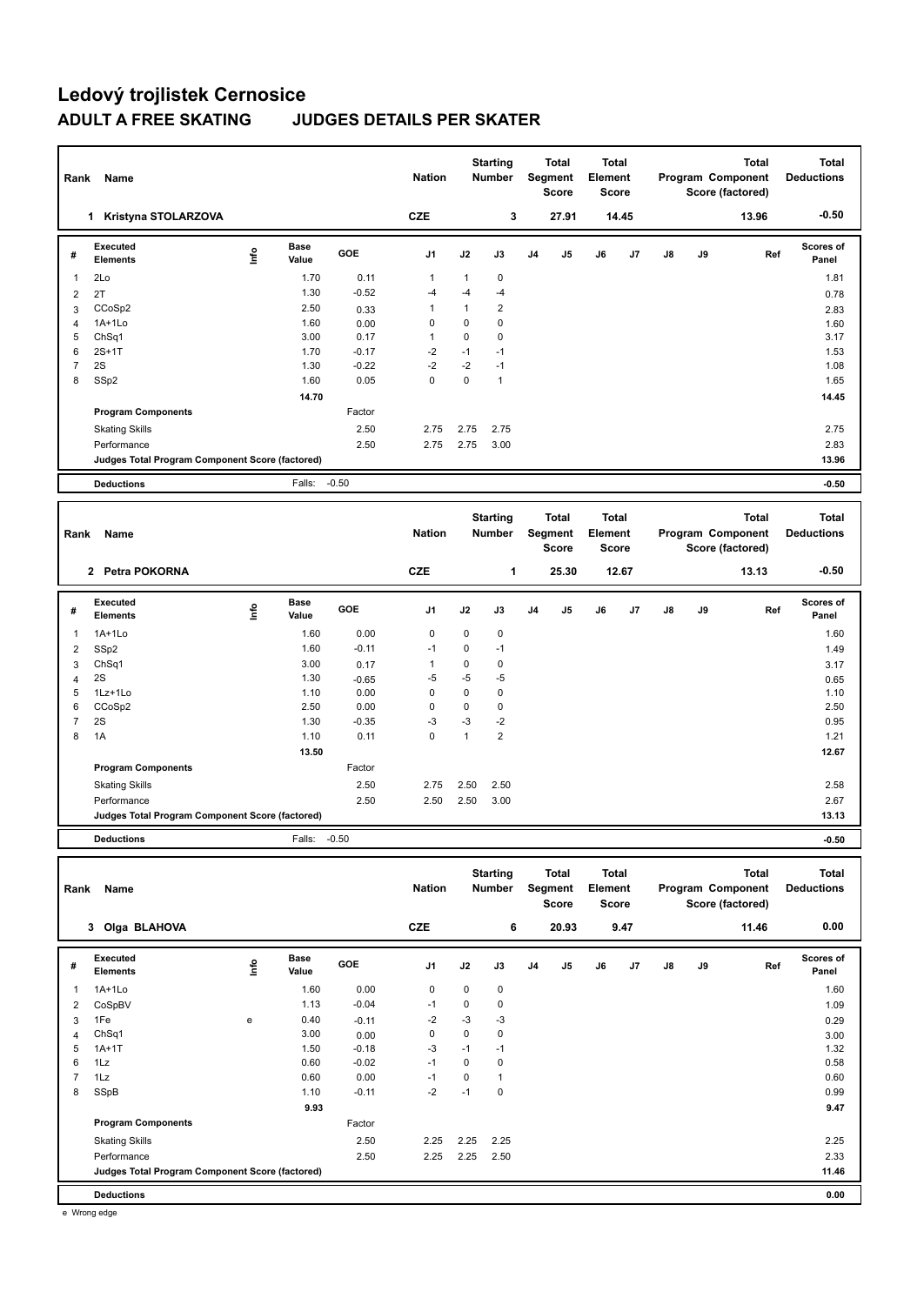## **Ledový trojlistek Cernosice JUDGES DETAILS PER SKATER**

| Rank           | Name                                            |      |                      |         | <b>Nation</b>  |             | <b>Starting</b><br><b>Number</b> |                | <b>Total</b><br>Segment<br><b>Score</b> | <b>Total</b><br>Element<br><b>Score</b> |       |               |    | <b>Total</b><br>Program Component<br>Score (factored) | <b>Total</b><br><b>Deductions</b> |
|----------------|-------------------------------------------------|------|----------------------|---------|----------------|-------------|----------------------------------|----------------|-----------------------------------------|-----------------------------------------|-------|---------------|----|-------------------------------------------------------|-----------------------------------|
|                | 4 Market JIRSOVA                                |      |                      |         | <b>CZE</b>     |             | 5                                |                | 20.71                                   |                                         | 10.08 |               |    | 10.63                                                 | 0.00                              |
| #              | Executed<br><b>Elements</b>                     | lnfo | <b>Base</b><br>Value | GOE     | J <sub>1</sub> | J2          | J3                               | J <sub>4</sub> | J <sub>5</sub>                          | J6                                      | J7    | $\mathsf{J}8$ | J9 | Ref                                                   | Scores of<br>Panel                |
| $\mathbf{1}$   | 2S                                              |      | 1.30                 | $-0.35$ | $-2$           | $-3$        | $-3$                             |                |                                         |                                         |       |               |    |                                                       | 0.95                              |
| 2              | 1T                                              |      | 0.40                 | 0.00    | 0              | 0           | 0                                |                |                                         |                                         |       |               |    |                                                       | 0.40                              |
| 3              | FCSpB                                           |      | 1.60                 | $-0.16$ | $-2$           | $-1$        | 0                                |                |                                         |                                         |       |               |    |                                                       | 1.44                              |
| $\overline{4}$ | 1Lz!+1A+SEQ                                     |      | 1.36                 | $-0.11$ | $-2$           | $-1$        | 0                                |                |                                         |                                         |       |               |    |                                                       | 1.25                              |
| 5              | ChSq1                                           |      | 3.00                 | 0.00    | 0              | 0           | 0                                |                |                                         |                                         |       |               |    |                                                       | 3.00                              |
| 6              | 1Lo                                             |      | 0.50                 | 0.00    | $\mathbf 0$    | $\mathbf 0$ | 0                                |                |                                         |                                         |       |               |    |                                                       | 0.50                              |
| $\overline{7}$ | $1A+1T$                                         |      | 1.50                 | $-0.07$ | $-1$           | $-1$        | 0                                |                |                                         |                                         |       |               |    |                                                       | 1.43                              |
| 8              | CoSp1V                                          |      | 1.28                 | $-0.17$ | $-2$           | $-1$        | $-1$                             |                |                                         |                                         |       |               |    |                                                       | 1.11                              |
|                |                                                 |      | 10.94                |         |                |             |                                  |                |                                         |                                         |       |               |    |                                                       | 10.08                             |
|                | <b>Program Components</b>                       |      |                      | Factor  |                |             |                                  |                |                                         |                                         |       |               |    |                                                       |                                   |
|                | <b>Skating Skills</b>                           |      |                      | 2.50    | 2.00           | 2.25        | 2.25                             |                |                                         |                                         |       |               |    |                                                       | 2.17                              |
|                | Performance                                     |      |                      | 2.50    | 1.75           | 2.00        | 2.50                             |                |                                         |                                         |       |               |    |                                                       | 2.08                              |
|                | Judges Total Program Component Score (factored) |      |                      |         |                |             |                                  |                |                                         |                                         |       |               |    |                                                       | 10.63                             |
|                | <b>Deductions</b>                               |      |                      |         |                |             |                                  |                |                                         |                                         |       |               |    |                                                       | 0.00                              |

! Not clear edge

| Rank           | Name                                            |      |                      |            | <b>Nation</b>  |          | <b>Starting</b><br><b>Number</b> |                | <b>Total</b><br>Segment<br><b>Score</b> | <b>Total</b><br>Element<br><b>Score</b> |                |    |    | <b>Total</b><br>Program Component<br>Score (factored) | <b>Total</b><br><b>Deductions</b> |
|----------------|-------------------------------------------------|------|----------------------|------------|----------------|----------|----------------------------------|----------------|-----------------------------------------|-----------------------------------------|----------------|----|----|-------------------------------------------------------|-----------------------------------|
|                | <b>Anna CERNICKA</b><br>5                       |      |                      |            | <b>CZE</b>     |          | $\overline{7}$                   |                | 20.15                                   |                                         | 10.02          |    |    | 10.63                                                 | $-0.50$                           |
| #              | Executed<br><b>Elements</b>                     | Info | <b>Base</b><br>Value | <b>GOE</b> | J <sub>1</sub> | J2       | J3                               | J <sub>4</sub> | J <sub>5</sub>                          | J6                                      | J <sub>7</sub> | J8 | J9 | Ref                                                   | <b>Scores of</b><br>Panel         |
| 1              | 1Lo+1Lo                                         |      | 1.00                 | 0.00       | 0              | 0        | 0                                |                |                                         |                                         |                |    |    |                                                       | 1.00                              |
| 2              | 2S                                              |      | 1.30                 | $-0.04$    | $-1$           | $\Omega$ | 0                                |                |                                         |                                         |                |    |    |                                                       | 1.26                              |
| 3              | 1Lz!                                            |      | 0.60                 | $-0.02$    | $-1$           | 0        | 0                                |                |                                         |                                         |                |    |    |                                                       | 0.58                              |
| $\overline{4}$ | 2S                                              |      | 1.30                 | $-0.65$    | $-5$           | $-5$     | $-5$                             |                |                                         |                                         |                |    |    |                                                       | 0.65                              |
| 5              | CCoSpB                                          |      | 1.70                 | $-0.28$    | $-2$           | $-2$     | $-1$                             |                |                                         |                                         |                |    |    |                                                       | 1.42                              |
| 6              | ChSq1                                           |      | 3.00                 | 0.00       | 0              | 0        | 0                                |                |                                         |                                         |                |    |    |                                                       | 3.00                              |
| $\overline{7}$ | $1F+1T$                                         |      | 0.90                 | 0.00       | 0              | $\Omega$ | 0                                |                |                                         |                                         |                |    |    |                                                       | 0.90                              |
| 8              | SSp1                                            |      | 1.30                 | $-0.09$    | $-1$           | $-1$     | 0                                |                |                                         |                                         |                |    |    |                                                       | 1.21                              |
|                |                                                 |      | 11.10                |            |                |          |                                  |                |                                         |                                         |                |    |    |                                                       | 10.02                             |
|                | <b>Program Components</b>                       |      |                      | Factor     |                |          |                                  |                |                                         |                                         |                |    |    |                                                       |                                   |
|                | <b>Skating Skills</b>                           |      |                      | 2.50       | 2.00           | 2.00     | 2.25                             |                |                                         |                                         |                |    |    |                                                       | 2.08                              |
|                | Performance                                     |      |                      | 2.50       | 2.00           | 2.00     | 2.50                             |                |                                         |                                         |                |    |    |                                                       | 2.17                              |
|                | Judges Total Program Component Score (factored) |      |                      |            |                |          |                                  |                |                                         |                                         |                |    |    |                                                       | 10.63                             |
|                | <b>Deductions</b>                               |      | Falls:               | $-0.50$    |                |          |                                  |                |                                         |                                         |                |    |    |                                                       | $-0.50$                           |

! Not clear edge